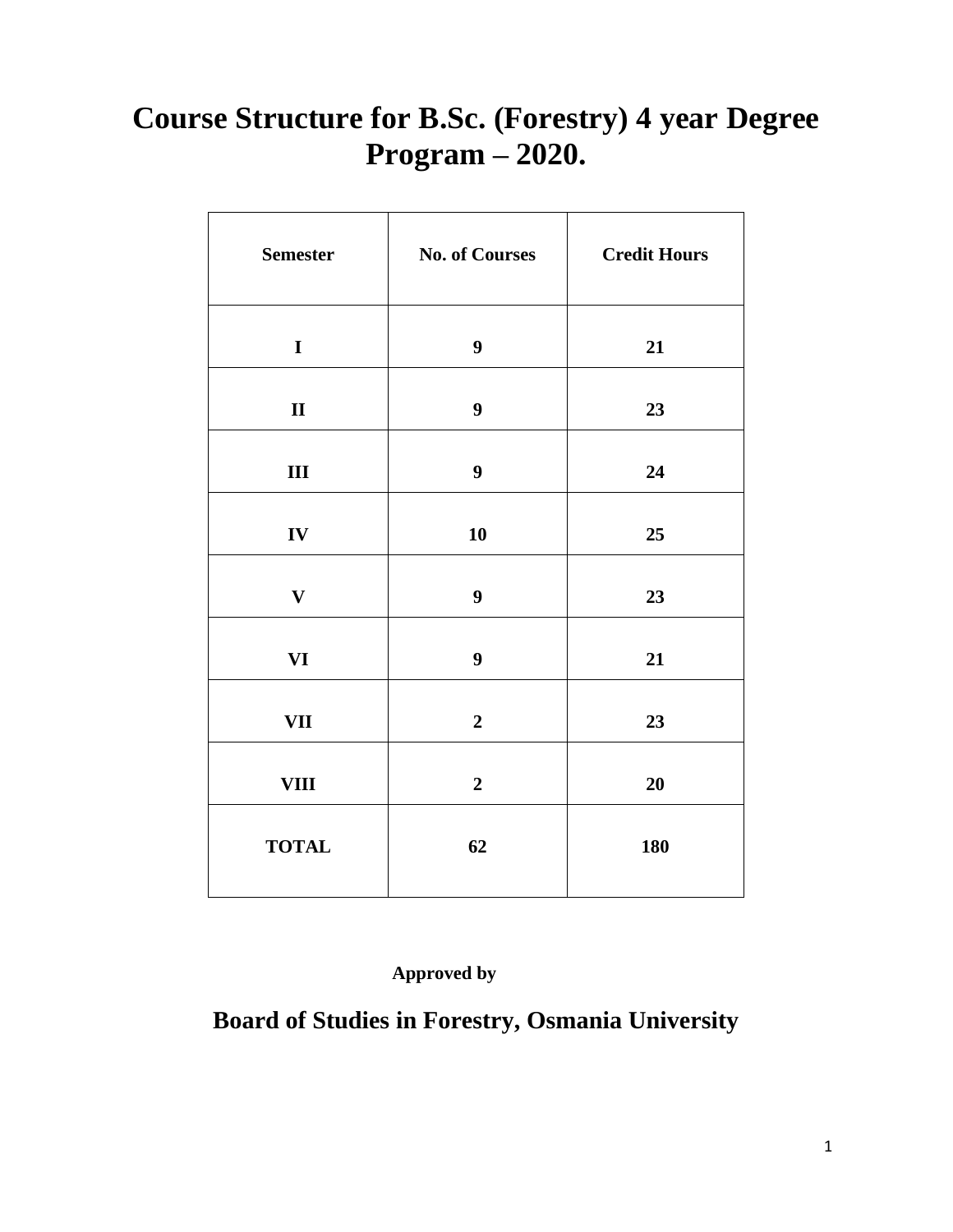## **Semester-I**

| <b>Course Code</b> | <b>Course</b>                                           | <b>Credits</b> |
|--------------------|---------------------------------------------------------|----------------|
| <b>BFC</b> 101     | <b>Introduction to Forestry</b>                         | $2+0$          |
| <b>BFC</b> 102     | Dendrology                                              | $2 + 1$        |
| <b>BFC</b> 103     | Introduction to Agronomy and Horticulture               | $2+1$          |
| <b>BFC</b> 104     | Fundamentals of Geology & Soil Science                  | $2 + 1$        |
| <b>BFC</b> 105     | <b>Environmental Studies and Disaster Management</b>    | $2 + 1$        |
| <b>BFC</b> 106     | Information & Communication Technology                  | $1+1$          |
| <b>BFC</b> 107     | <b>Basic Mathematics</b>                                | $1+1$          |
| <b>BFC 108</b>     | <b>Communication Skills and Personality Development</b> | $1+1$          |
| <b>BFC 109</b>     | NCC/NSS/ Physical Education-I                           | $0+1$          |
|                    | <b>Total</b>                                            | $13+8=21$      |
|                    |                                                         |                |

| <b>Semester-II</b> |                                                        |                |
|--------------------|--------------------------------------------------------|----------------|
| <b>Course Code</b> | <b>Course</b>                                          | <b>Credits</b> |
| <b>BFC</b> 110     | <b>Plant Physiology</b>                                | $2+1$          |
| <b>BFC</b> 111     | <b>Plant Biochemistry</b>                              | $1+1$          |
| <b>BFC</b> 112     | Principles of Silviculture                             | $2+1$          |
| <b>BFC</b> 113     | <b>Wood Anatomy</b>                                    | $1+1$          |
| <b>BFC</b> 114     | <b>Forest Protection</b>                               | $2+1$          |
| <b>BFC</b> 115     | Wildlife Biology                                       | $2 + 1$        |
| <b>BFC</b> 116     | <b>Statistical Methods and Experimental Techniques</b> | $2 + 1$        |
| <b>BFC</b> 117     | Principles of Plant Cytology and Genetics              | $2 + 1$        |
| <b>BFC 118</b>     | NCC/NSS/ Physical Education-II                         | $0+1$          |
|                    | <b>Total</b>                                           | $14+9=23$      |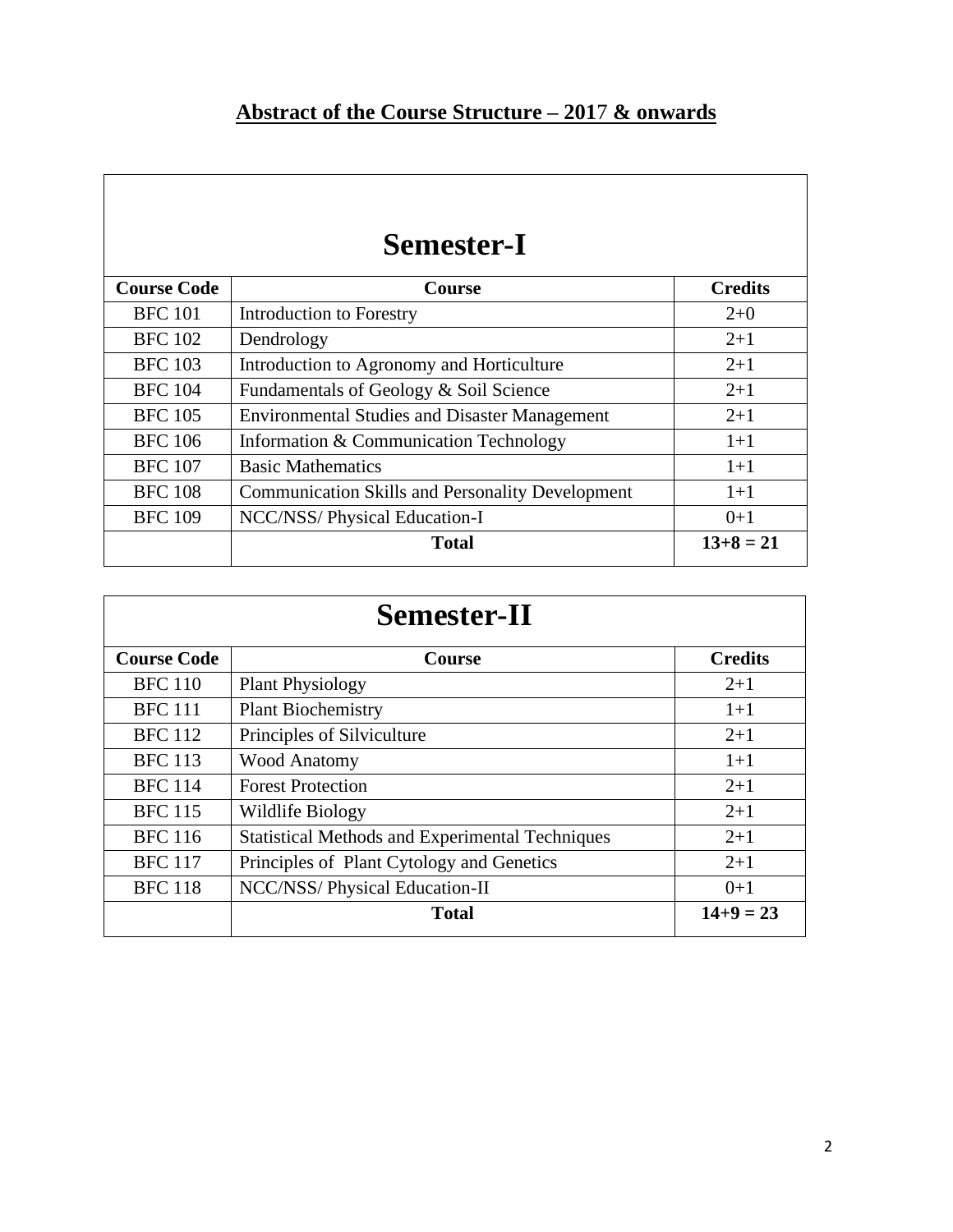| <b>Semester-III</b> |                                                   |                |
|---------------------|---------------------------------------------------|----------------|
| <b>Course Code</b>  | <b>Course</b>                                     | <b>Credits</b> |
| <b>BFC 201</b>      | Forest Survey & Engineering                       | $2+1$          |
| <b>BFC 202</b>      | Fertility of Forest Soils and Nutrient Management | $2 + 1$        |
| <b>BFC 203</b>      | Forest Ecology & Biodiversity Conservation        | $2+1$          |
| <b>BFC 204</b>      | Forest Genetics & Tree Improvement                | $2+1$          |
| <b>BFC 205</b>      | Principles of Agroforestry                        | $2+1$          |
| <b>BFC 206</b>      | <b>Forest Mensuration</b>                         | $2 + 1$        |
| <b>BFC 207</b>      | Rangeland and livestock management                | $1+1$          |
| <b>BFC 208</b>      | <b>Agricultural Informatics</b>                   | $2+1$          |
| <b>BFC 209</b>      | NCC/NSS/ Physical Education-III                   | $0+1$          |
|                     | <b>Total</b>                                      | $15+9=24$      |

| <b>Semester – IV</b> |                                            |                |
|----------------------|--------------------------------------------|----------------|
| <b>Course Code</b>   | <b>Course</b>                              | <b>Credits</b> |
| <b>BFC 210</b>       | <b>Forest Management</b>                   | $2+1$          |
| <b>BFC 211</b>       | Wood Products & Utilization                | $2+1$          |
| <b>BFC 212</b>       | Ornithology & Herpetology                  | $2+1$          |
| <b>BFC 213</b>       | Seed Technology & Nursery Management       | $2+1$          |
| <b>BFC 214</b>       | Ethnobotany, medicinal and aromatic plants | $2+1$          |
| <b>BFC 215</b>       | <b>Plantation Forestry</b>                 | $2 + 1$        |
| <b>BFC 216</b>       | Silviculture of Indian Trees               | $2+1$          |
| <b>BFC 217</b>       | Tree harvesting and ergonomics             | $1+1$          |
| <b>BFC 218</b>       | Study Tour of State Forests (10 Days)      | $0+1$          |
| <b>BFC 219</b>       | NCC/NSS/ Physical Education-III            | $0+1$          |
|                      | <b>Total</b>                               | $15+10=25$     |

| $Semester-V$       |                                            |                |
|--------------------|--------------------------------------------|----------------|
| <b>Course Code</b> | <b>Course</b>                              | <b>Credits</b> |
| <b>BFC 301</b>     | Forest Hydrology and Watershed Management  | $2+1$          |
| <b>BFC 302</b>     | Agrometeorology and Climate Science        | $2+1$          |
| <b>BFC 303</b>     | <b>Non-Timber Forest Products</b>          | $2+1$          |
| <b>BFC 304</b>     | <b>Economics and Marketing</b>             | $2+1$          |
| <b>BFC 305</b>     | Forest Extension & Community Forestry      | $2+1$          |
| <b>BFC 306</b>     | Recreation & Urban Forestry                | $1+1$          |
| <b>BFC 307</b>     | <b>Forest Biotechnology</b>                | $2+1$          |
| <b>BFC 308</b>     | <b>Agroforestry Systems and Management</b> | $1+1$          |
| <b>BFC 309</b>     | NCC/NSS/Physical Education                 | $0+1$          |